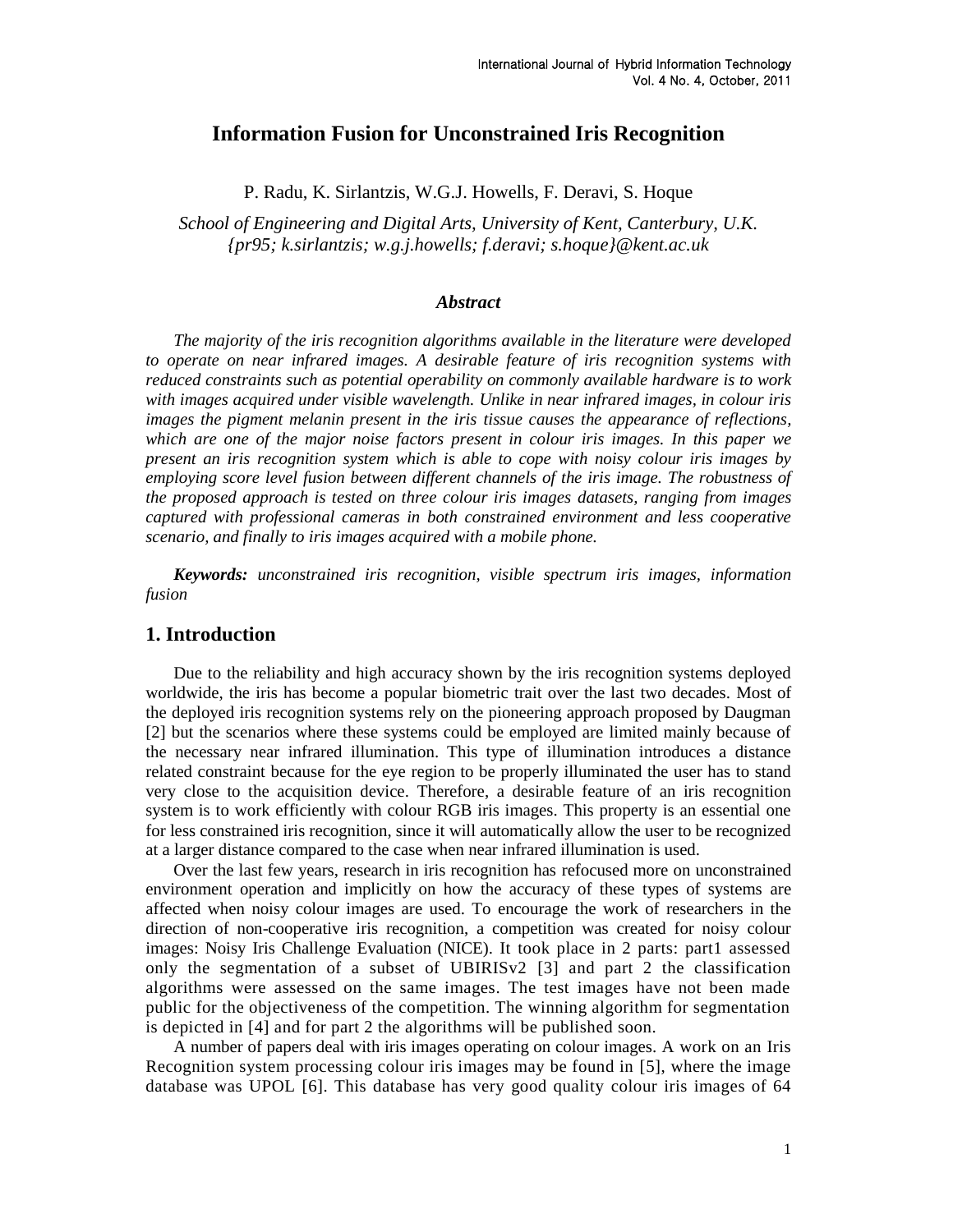users and the obtained identification rate was 100%. RGB iris images were converted to Hue Saturation Intensity (HSI) colour space and the features used are the histograms of the HSI space. For each channel, a correlation coefficient was computed between the histograms of the testing and enrolled images. The fusion of the three results was done at the decision level by majority voting. To deal with non-cooperative Iris Recognition, in [7], after segmentation, the unwrapped iris image is divided into six regions and on those regions 2D Gabor Wavelet [2] feature extraction techniques are applied. Consequently six distinct biometric signatures are obtained. For each region, a dissimilarity threshold was set for features extracted from that region. The Equal Error Rate (EER) obtained for colour iris images from UBIRIS v1 database was 2.38%.

Another step towards non-ideal iris recognition is made in [8], where features from four different regions of the unwrapped iris image from UBIRISv1 database are extracted using Daubechies wavelet transform. The main contribution of this work consists in a novel feature selection method for dimensionality reduction of the features. Four feature selection methods are applied, i.e. k-Nearest Neighbor, Support Vector Machines, Entropy based algorithm and T-statistics and after that, Genetic Algorithms are employed to select the best features. To use the information available in the iris texture under both NIR and visible light illumination, Hosseini et all [1] fused features from iris images of the same eye captured under the two illumination conditions. Shape based analysis was used to extract binary features from RGB images after the unwrapped irises were enhanced with a Tikhonov filter. For the UBIRIS version 1 database [9], the obtained classification accuracy was around 95% but using the same feature extraction method on CASIA version 1 database [10], the classification accuracy was under 70%. Therefore, the shape analysis proposed in this work to extract the features cannot be applied on NIR iris images. This is explained by the fact that the eumelanin present in the iris pigment epithelium does not emit light when stimulated by NIR wavelengths.

In contrast to the above approaches, the main contribution of this paper is to perform an analysis about which channels from the RBG and HSI colour spaces are more suitable to be fused in order to improve the system's overall accuracy. The theoretical analysis is validated by numerical results on three colour iris image datasets, ranging from non-noisy images from UPOL[6] dataset to images which include a controlled amount of noise from UBIRISv1 [9] dataset and finalizing with poor quality iris images acquired in-house with a mobile phone.

The remainder of this paper is organized as follows: in section 2 the analysis of which channels better reveal the iris texture is presented. In section 3 the proposed iris recognition methodology to fuse information from the most useful colour channels is described and in section 4 the experimental results are reported. Conclusions are given in section 5.

## **2. Information Theoretic Analysis of Iris Texture**

There are a number of colour spaces available to represent digital images and their channels could potentially all be used to extract information from iris texture, but such an approach is not a practical one. The issue that appears is how to select the most discriminative few channels from various colour spaces and to find a fusion methodology to enhance the system's accuracy. A preliminary study was made in [11], where iris images acquired with a multispectral camera were saved in visible spectrum and near infrared spectrum simultaneously. The system's accuracy was assessed for each channel and it was found to be higher on the near infrared and Red channels, followed by the Red channel. On the Blue channel, the system performed poorly. As a reminder, the human eye is sensible to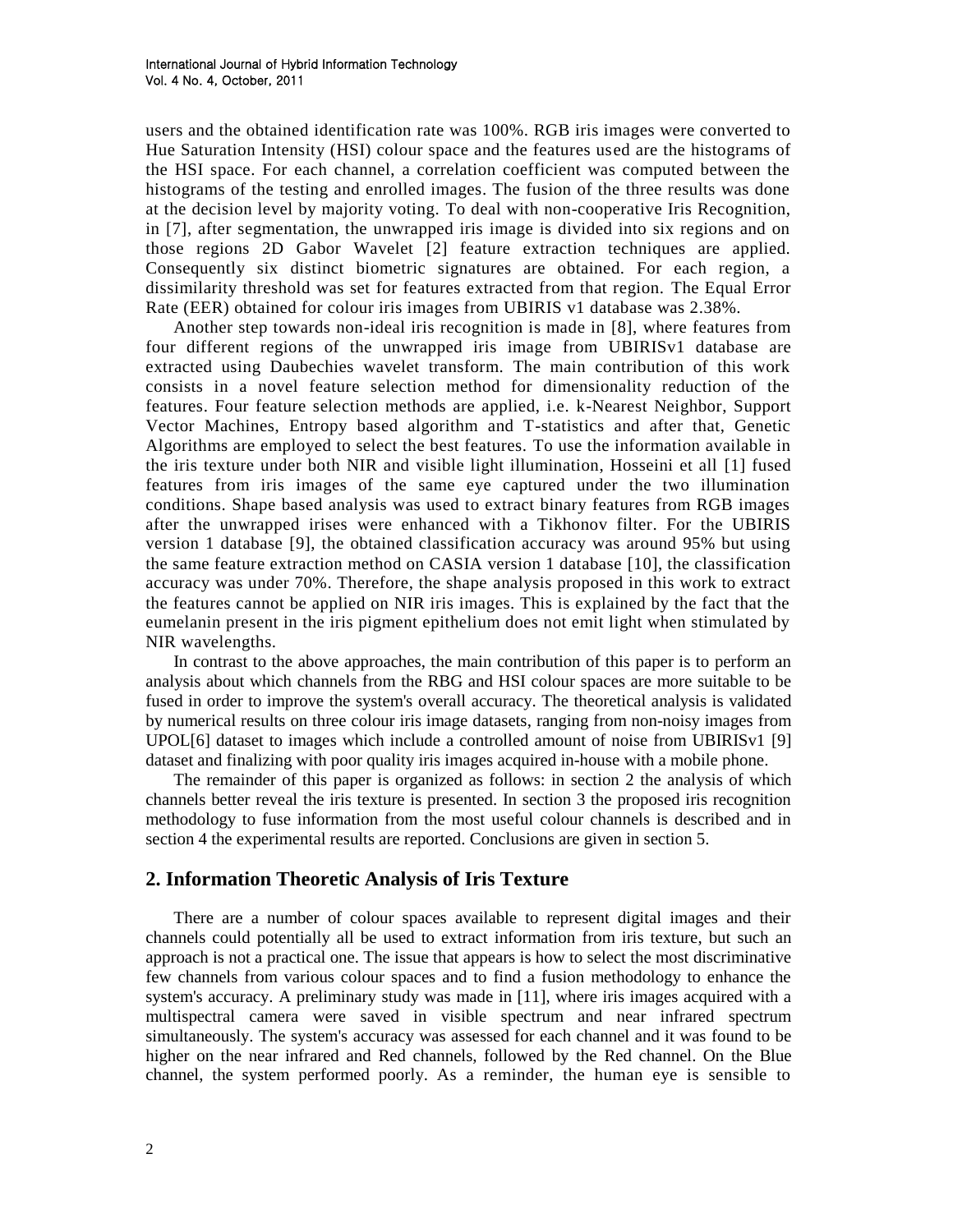wavelengths from 390 nm to 750 nm, while the near infrared light ranges from 700 nm to 2000 nm. The research from [11] was extended in[12], where an analysis of different colour channels of iris images in various colour spaces was made. Between Red, Green, Blue and near infrared channels, a dynamic score level fusion was proposed to choose the best 2 channels for each unwrapped iris image in the matching process. The best 2 channels were selected based on a texture quality matrix consisting of 6 components: average intensity, average contrast, and smoothness across the image, skewness of the image histogram, uniformity and Shannon entropy. The reported system's performance did not improve when this quality matrix was used compared to the accuracies obtained by the red channel alone. The explanation of this result lies in the fact that techniques used to characterize iris texture overall using a single value will produce similar values for all the channels of the iris image, as reported in the following paragraphs.



Figure 1: a) iris image from UP**Qlatabaset**; corresponding unwrapped iris **image in b)red channel; c)green channel; d)blue channel**

To show why texture analysis methods which yield a single value for the unwrapped image overall are not appropriate to be applied directly, let us consider the entropy of an unwrapped iris image from the UPOL database in the Red, Green and Blue channels. We chose images from the UPOL dataset to develop our analysis because they have almost no noise at all and we will be able to do a more objective characterization of the iris texture. In Figure 1, an image from UPOL dataset is shown together with the unwrapped images from RGB colour space.

The Shannon entropy E of a grayscale digital image is expressed by equation (1), where p(i) is the histogram count for the gray level i and n is the total number of bins. It is a statistical measure used to characterize the randomness of the texture. The larger the value of the entropy is, the more random information is available in the image texture.

$$
E = -\sum_{i=1}^{n} p(i) * \log (p(i))
$$
 (1)

The value of the entropy for the unwrapped iris image in the Red channel is 6.34, for the Green channel 5.85 and for the Blue channel 5.00. According to these values of the entropy the Red channel reveals the iris texture best, followed by the Green and Blue channels, but the difference between them is not a large one. It proves interesting to compute the entropy for all unwrapped iris images from UPOL database. The means and standard deviations of the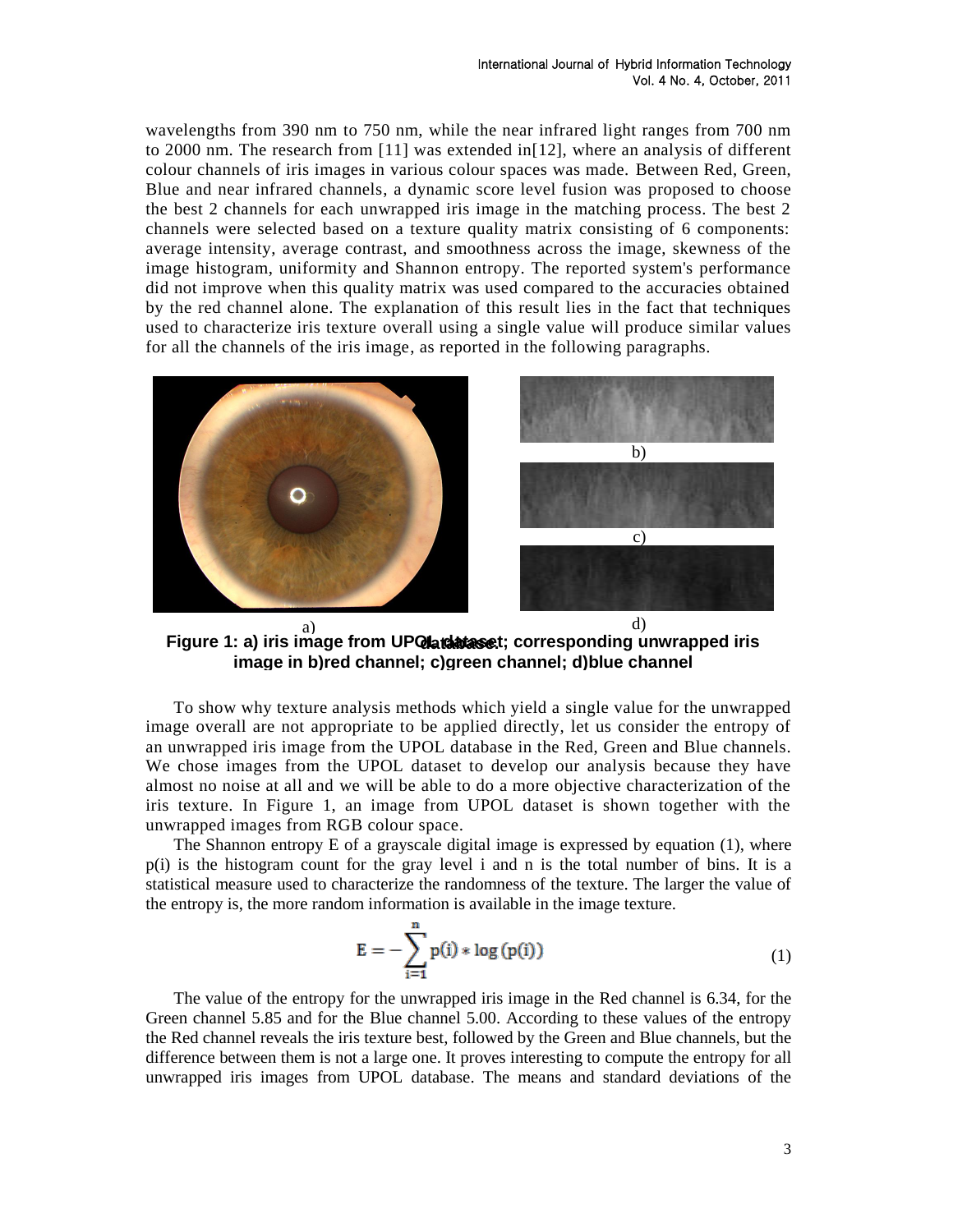entropy distributions for the Red, Green and Blue channels unwrapped images are presented in Table 1.

|  |  | Table 1: Mean and standard deviation of the distributions of entropy on Red, |
|--|--|------------------------------------------------------------------------------|
|  |  | Green and Blue channels of the unwrapped iris images from UPOL database.     |

| Channel | Mean | Standard deviation |
|---------|------|--------------------|
| Red     | 5.96 | 0.43               |
| Green   | 5.69 | 0.50               |
| Blue    | 5.12 | 0.50               |

As we may observe, according to the entropy statistics, all the channels reveal a similar amount of discriminative information in the iris texture. This contradicts the experimental results obtained in [11], where the performance of the iris recognition system on the Blue channel was clearly worse than the performances obtained using the Red and Green channels. Therefore, the texture analysis methods similar to Shannon entropy, applied directly on the entire unwrapped iris image are not reliable techniques to decide on which channel the system's performance improves. We need a clearer separation between the quality measurements of the iris texture in different colour channels.

By visually observing Figure 1(a), we may conclude that the iris texture has a radial direction. The most prominent texture structures start from the pupil and head towards the sclera following mainly a straight direction. When the iris image is unwrapped, the radial trend of the texture will become a vertical one, as we see in Figure 1(b) and Figure 1(c). In the Blue channel of the unwrapped image (see Figure 1(d)), compared to Red and Green channels, most of the vertical patterns of the texture are not distinguishable.



**Figure 2: Red channel unwrapped iris image filtered with Sobel edge detector for a)horizontal edges; b)vertical edges.**

For the investigation, we have filtered the unwrapped images in Red, Green and Blue channels with Sobel masks for edge detection in the vertical and horizontal directions. The result of applying Sobel edge detection on red channel unwrapped iris image for vertical and horizontal edge directions is shown in Figure 2.

By applying Sobel edge detection on the y axis, where y axis corresponds to  $0^\circ$ , the vertical orientation of the texture structure is highlighted. The 2 Sobel masks Gx and Gy are given in (2):

$$
G_x = \begin{matrix} -1 & 0 & 1 \\ -2 & 0 & 2 \\ 1 & 0 & 1 \end{matrix}, \quad G_y = \begin{matrix} -1 & -2 & -1 \\ 0 & 0 & 0 \\ 1 & 2 & 1 \end{matrix}
$$
 (2)

The direction of the edges is given by the gradient obtained from the 2 edge detectors. The distributions of the gradients converted in degrees from the Red, Green and Blue channels of the unwrapped iris image are shown in Figure 3.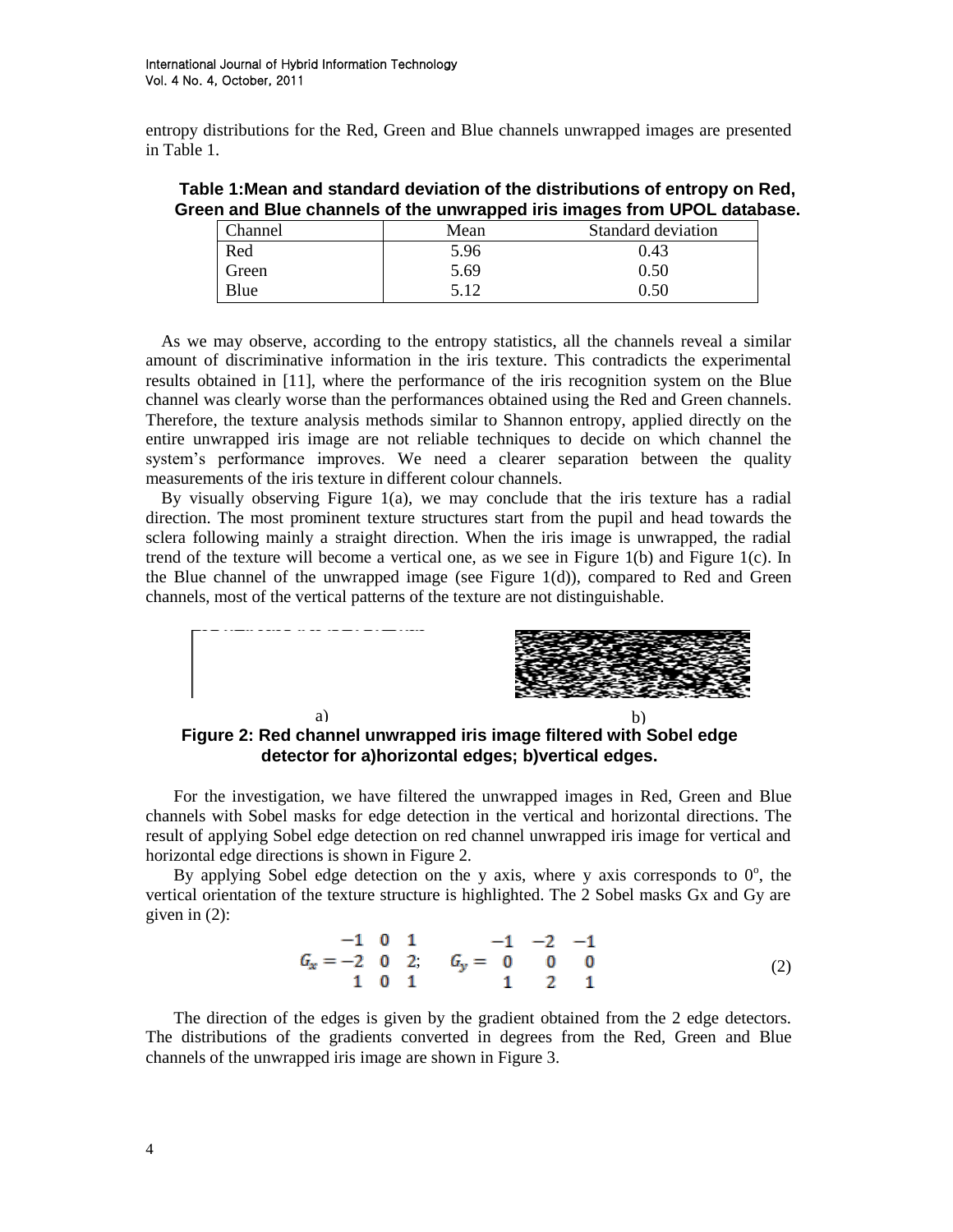

**Figure 3: Distributions of gradients for a)Red channel; b)Green channel; c)Blue channel**

In Figure 3 we may observe that the distribution of gradients of the Blue channel is significantly spread compared to the gradients of the Red and Green channels. The means of the three distributions are approximately 0, which is the main direction of the iris texture edges, but the Blue channel contains noisy orientations of the iris texture.

By taking the entropy of the gradient distributions, we are able to measure how much noisy directions of the iris texture are present in a particular channel. For narrow distributions of the gradients, the entropy will have a small value and for a wider spread distribution of the gradients, the entropy will increase. The Shannon entropies distribution means and standard deviations of the gradients for the Red, Green and Blue channels are presented in Table 2. In this table, the entropy values for Blue channels are clearly higher than those in the Red and Green channels. This approach could be used for other colour spaces to analyze which channels contain most discriminant information from the iris texture. In our experiments, we used RGB and HSI colour spaces. With a similar analysis, the intensity channel has shown to be appropriate to be used for recognition.

| Channel | Mean  | Standard deviation |
|---------|-------|--------------------|
| Red     | 6.59  | . 49               |
| Green   | 8.97  | 2.77               |
| Blue    | 15.03 | 6.15               |

**Table 2: Mean and standard deviation of the distributions of entropy of the gradient distributions from Red, Green and Blue channels from UPOL**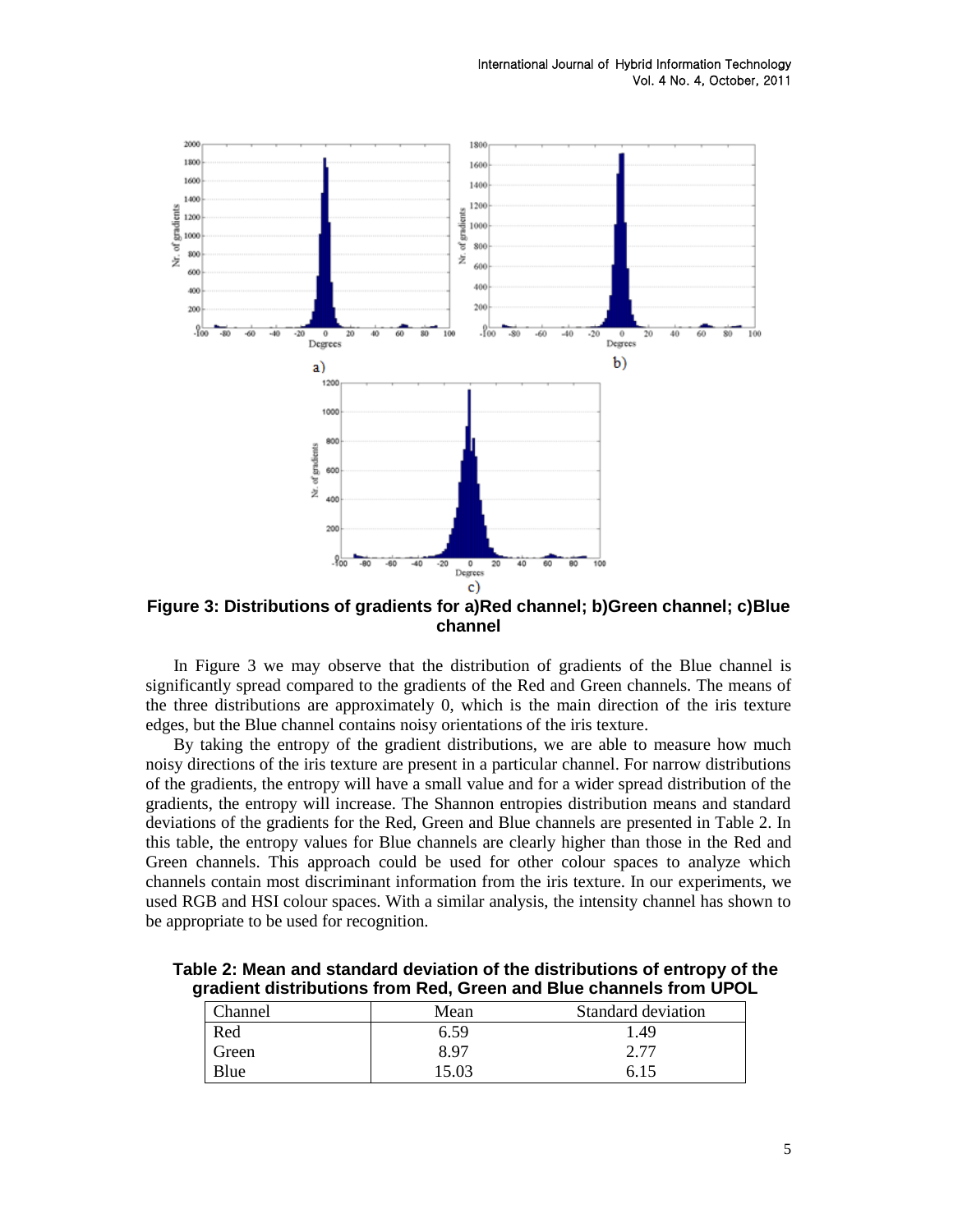

**Figure 4: Block diagram of the proposed iris recognition system**

## **3. Proposed Iris Recognition System**

In the iris recognition system that was developed for colour iris images, the information is extracted and fused from the RGB and HSI colour spaces. From the RGB colour space the Red and Green channels are used and from HSI colour space the intensity channel is used. A block diagram of the system is presented in Figure 4.

#### **3.1. Segmentation**

The segmentation of the iris and pupil described in this section will be exemplified on colour images from UBIRISv1 dataset. The segmentation will be only briefly described because the main focus of the paper is on fusing information from various channels to improve iris recognition accuracy. In our segmentation methodology, we assumed that the iris and the pupil have approximately the shape of a circle.



**Figure 5: Iris image transformations: a) original RGB image from UBIRISv1 dataset; b)red channel image; c)image after contrast adjustment; d)binarized** 

For iris segmentation only the Red channel has been used, as the iris-sclera boundary is more distinguishable in this channel compared to other channels. To cope with illumination variations of the iris image, a dynamic contrast adjustment was made. The adjustment parameters depend on the average intensity of all pixels from the Red channel iris image. The image was then binarized using a threshold depending on the same average intensity of all pixels. The effects of these transformations are shown in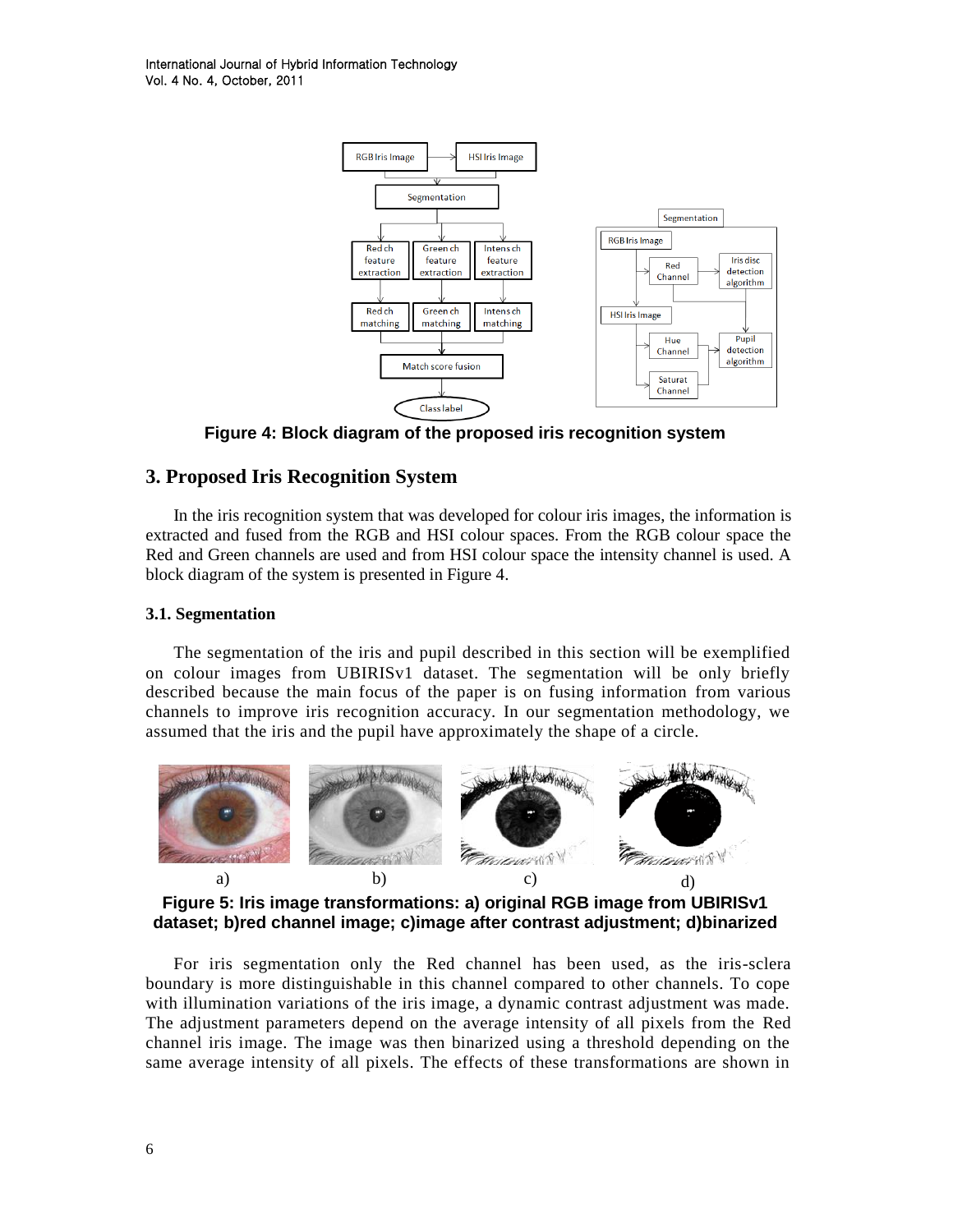Figure 5. Now the iris is a black circular disc and clearly separated from the rest of the image and any circle detection method could easily detect the iris.

When detecting the pupil, specular reflections have been detected and removed using thresholding techniques and only the region from the red channel image that is inside the detected iris is used by the proposed segmentation algorithm. The average of the intensity of the remaining pixels from inside the iris was calculated after reflections are excluded. This average value was then used to dynamically adjust the parameters of a contrast adjustment operation. After this operation, the pupil region becomes clearly separated from the iris texture. Further, the pupil region was enhanced by using information from hue and saturation channels from HSI colour space. After all these steps, a simple circle detection method is able to correctly detect the pupil inside the iris. A detailed version of our segmentation methodology was submitted as a separate paper [14].

#### **3.2. Normalization**

No noise removal techniques were applied after the centers and radiuses of the pupil and iris have been detected. Noise detection, such as eyelash/eyelids removal is generally time consuming and reduces the chances of the system being implemented in a realistic scenario. To cope with eyelash and eyelids, we have considered in the normalization process only the sector defined between  $-45^{\circ}$  and  $+45^{\circ}$  of the vertical axis in the top half of the iris was disregarded as this was found empirically to be the most useful. In this way, the eyelids and eyelashes present in the majority of the iris images in the top half side are not present in the unwrapped image. No masks were created for the iris images. The rationale behind this approach is to try to eliminate the accuracy improvements brought by noise isolation and to observe how using features from various channels of different colour spaces is beneficial itself.

#### **3.3. Feature Extraction**

The classical 2D Gabor Wavelets have been employed in feature extraction. 2D Gabor filters are expressed as the product between a complex sinusoidal and they have the property to provide information about the spatial frequency content and orientation of the image texture. The parameters of the 2D Gabor filters have been determined using the methodology presented in [13].

The features are binary strings, and for each pixel of the unwrapped image, 2 bits are stored into the feature. Since no masking is used, the features are also extracted from noisy areas of the iris image. Features are extracted from the Red, Green and Intensity channels.

#### **3.4. Matching**

Hamming distance [2] is used as a basic matching score between two iris images. The issue of rotation is addressed by shifting one binary string 4 bits to the left and 4 to the right, and the minimum Hamming distance out of the 8 computations is stored.

As we may see from Figure 4, the scores are computed for Red, Green and Intensity channel separately when an image is presented to the system. After 3 scores are obtained for each channel, an average match score fusion is applied. After the fused score is computed, a threshold based decision is taken.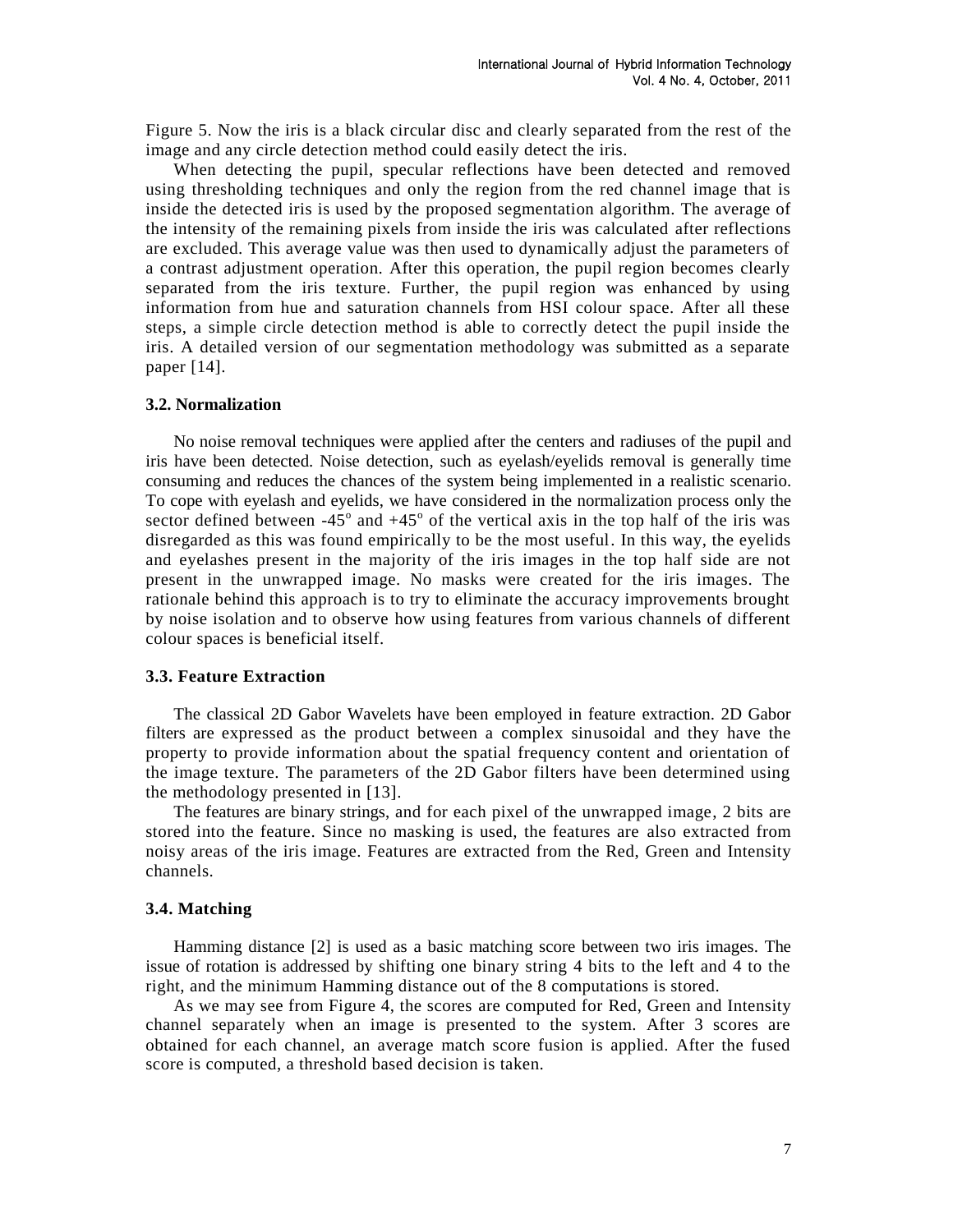# **4. Experimental Results**

In the experimental setup we show how the proposed methodology of combining the most useful channels from RGB and HSI colour spaces of the iris image is coping with different levels of quality of the images.

### **4.1. Datasets**

The first dataset used in our experiments is UPOL [6]. This dataset contains colour RGB images acquired in a controlled environment using a professional camera. It has 64 users enrolled with 3 images for left and right eyes, totaling 384 iris images. The images are 768 by 576 pixels in raw format.

The second database used in our experiments is UBIRISv1 [9] and contains images acquired in a semi-controlled environment. This database consists of 1877 800x600 pixles, colour RGB images collected from 241 individuals in 2 sessions. The enrollment has been made using only the right eye with 5 images for each user. In the first session the images are captured by minimizing noise factors. In the second session the environment is one with reduced constraints and noise factors are present in the images, such as reflections, luminosity variations and poor focus. In the first session, all 241 users have been enrolled, resulting in a total of 1205 images, while in the second session, only 132 users out of the 241 are enrolled.

The third database used in the experiments was collected by the authors using a mobile phone equipped with 5 mega pixel photo camera. The motivation in collecting such a dataset is that there is no known publicly available iris dataset acquired with the standard camera of a mobile phone. This dataset is called KEnt Mobile Iris Database (KEMID) and consists of 240 RGB colour images captured from 30 individuals enrolled using both eyes with 4 images/eye. A justification for the inclusion of only 30 users is that, on a mobile phone which could be shared in a realistic scenario, it is unlikely to have more than 30 users and hence 30 represents a practical scenario. The images from this dataset contain strong noises and they are compressed using JPEG algorithm. The dimension of the images is 300 by 150 pixels and the iris diameter is around 100 pixels, which is lower than the minimum recommended diameter for iris recognition systems [2]. Several examples of images from this dataset are shown in Figure 6.



**Figure 6: iris images from KEnt Mobile Iris Database (KEMID)**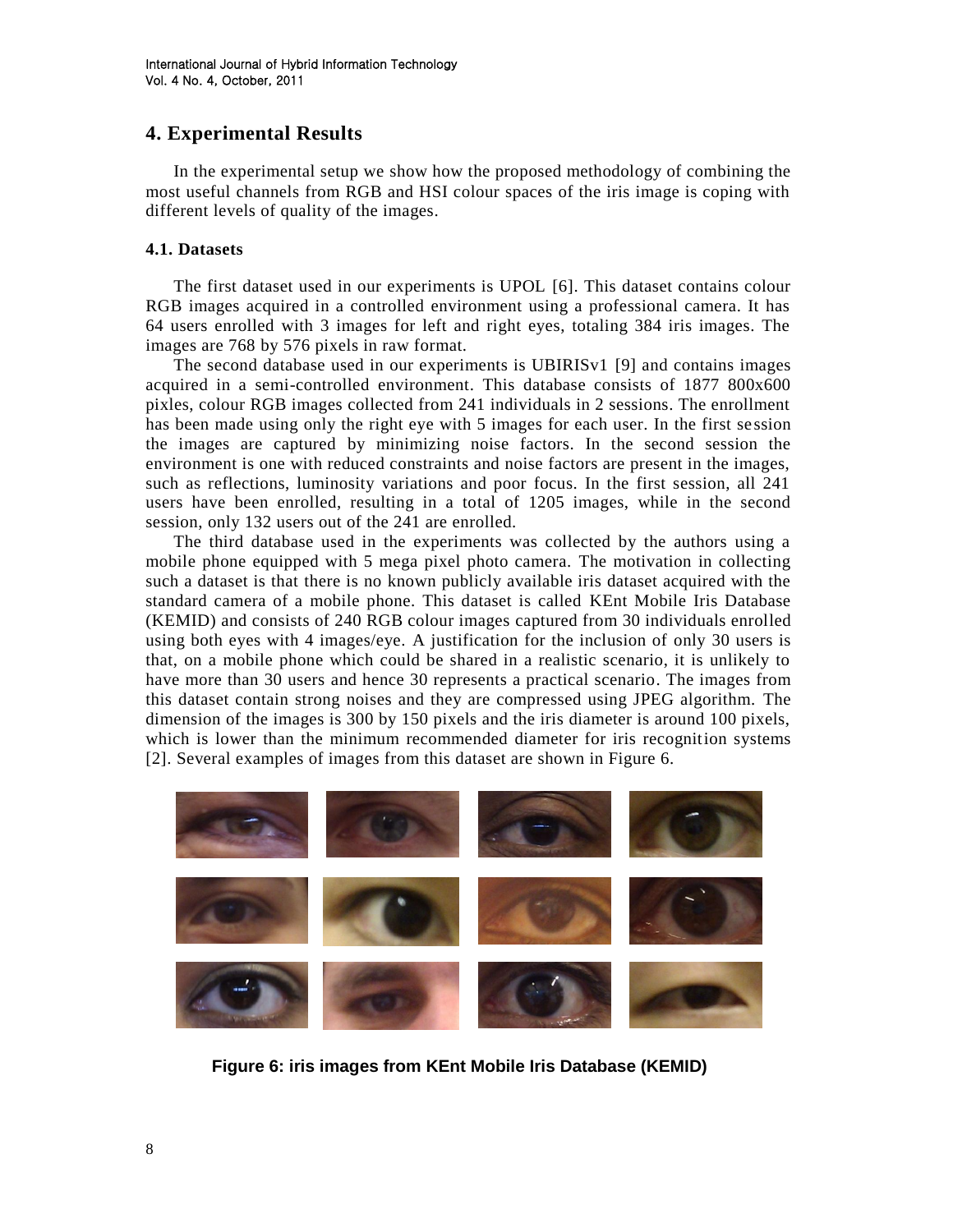## **4.2. Results**

To validate the analysis developed in section 2, the Hamming distance distributions have been created for all the channels of RGB and HSI colour spaces of UBIRISv1 dataset, session 1, and their corresponding means and standard deviations (in brackets) are presented in Table 3.

| Channel<br>HD for | Red     | Green   | Blue    | Hue     | Saturation | Intensity |
|-------------------|---------|---------|---------|---------|------------|-----------|
| Authentics        | 0.199   | 0.233   | 0.361   | 0.433   | 0.378      | 0.249     |
|                   | (0.065) | (0.075) | (0.067) | (0.038) | (0.053)    | (0.065)   |
| <i>Impostors</i>  | 0.411   | 0.415   | 0.429   | 0.459   | 0.439      | 0.414     |
|                   | (0.037) | (0.034) | (0.028) | (0.024) | (0.027)    | (0.033)   |

**Table 3: Hamming distance distributions for UBIRISv1 Session 1 dataset**

The best channels in terms of the separation between the authentic-impostor Hamming distance distributions are the Red, Green and Intensity channels, as shown in Table 3.

The Red channel yields the largest separation between authentic-impostor distributions, but we would like to know in how many cases the system would perform better on other channels than the Red channel. In authentic distributions, the lower the Hamming distance is the better and in impostor distribution, the higher the Hamming distance the better. By taking the Hamming distances for the same images in all channels in authentic distributions, we observed that in a number of cases, the Hamming distances from other channels was smaller than the Hamming distance obtained on Red channel. Further, in impostor distributions, in a number of cases, the Hamming distances from other channels are larger than those obtained using the Red channel. In Table 4 the percentages of the cases when the Hamming distances on Red channel are not so relevant than Hamming distances obtained using other channels are reported. These percentages are not a quantitative indication of how the system's performance will improve if the respective channel is used in those cases though. They are only bringing another argument in the analysis of which channels to use in order to improve the system's accuracy.

**Table 4: Percentages of cases when the Hamming distance obtained on other channels are more relevant than the Hamming distance obtained using the Red channel of UBIRISv1**

| Scenario                                           | <b>Authentics</b> | Impostors |
|----------------------------------------------------|-------------------|-----------|
| HDs from Intensity Channel < HDs from Red Channel  | 9.12 %            | 46.55 %   |
| HDs from Green Channel < HDs from Red Channel      | 24.14 %           | 45.48 %   |
| HDs from Blue Channel < HDs from Red Channel       | 1.82 %            | 34.91 %   |
| HDs from Saturation Channel < HDs from Red Channel | 1.99 %            | 27.92 %   |
| HDs from Hue Channel < HDs from Red Channel        | 0.82%             | 13.51 %   |

On experiments ran on UBIRISv1 dataset, 4 images were kept in the training database and 1 was used for testing. For UPOL dataset, 2 images are enrolled and one is used for testing and in KEMID dataset 3 images are used as training and one is used for testing.

We will first present the experimental results for the score level fusion approach between Red, Green and Intensity channels. The Receiving Operator Characteristic (ROC) curves for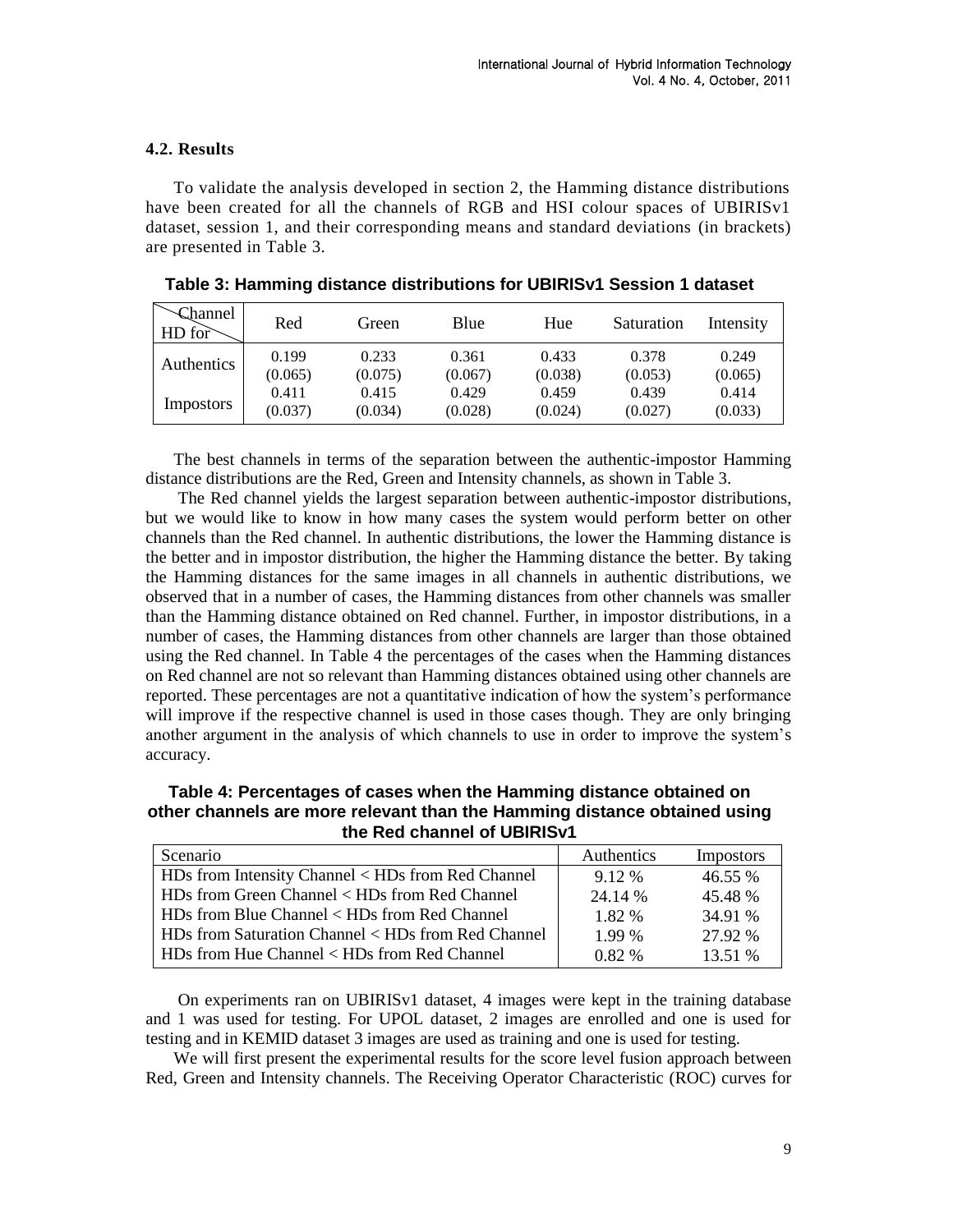the three datasets are shown in Figure 7, when the average between Hamming distances of the three channels was used as score fusion.

A comparison on the Equal Error Rate (EER) obtained using the proposed approach and the EER obtained using individual channels is presented in Table 5.

For identification scenario, in Figure 8 is shown how the proposed fusion approach improves the system's accuracy.



**Figure 7: ROC curves for the proposed match score fusion approach**

**Table 5: EER obtained using individual channels and proposed match score fusion**

| Dataset                   | Red     | Green    | Intensity | Fusion |  |
|---------------------------|---------|----------|-----------|--------|--|
| <b>UBIRISv1</b> Session 1 | 6.08 %  | 2.82 %   | 4.83 %    | 1.99 % |  |
| <b>UPOL Right eye</b>     | 4.68 %  | 5.20 %   | 4.70 %    | 3.16 % |  |
| <b>UPOL Left eye</b>      | 4.25 %  | 3.12 %   | 3.64 %    | 3.64 % |  |
| <b>KEMID Right eye</b>    | 8.33 %  | 8.33 %   | 7.64 %    | 6.43 % |  |
| KEMID Left eye            | 10.17 % | $10.4\%$ | 7.50 %    | 7.50 % |  |
|                           |         |          |           |        |  |



**Figure 8: Identification rate using individual channels and fusion**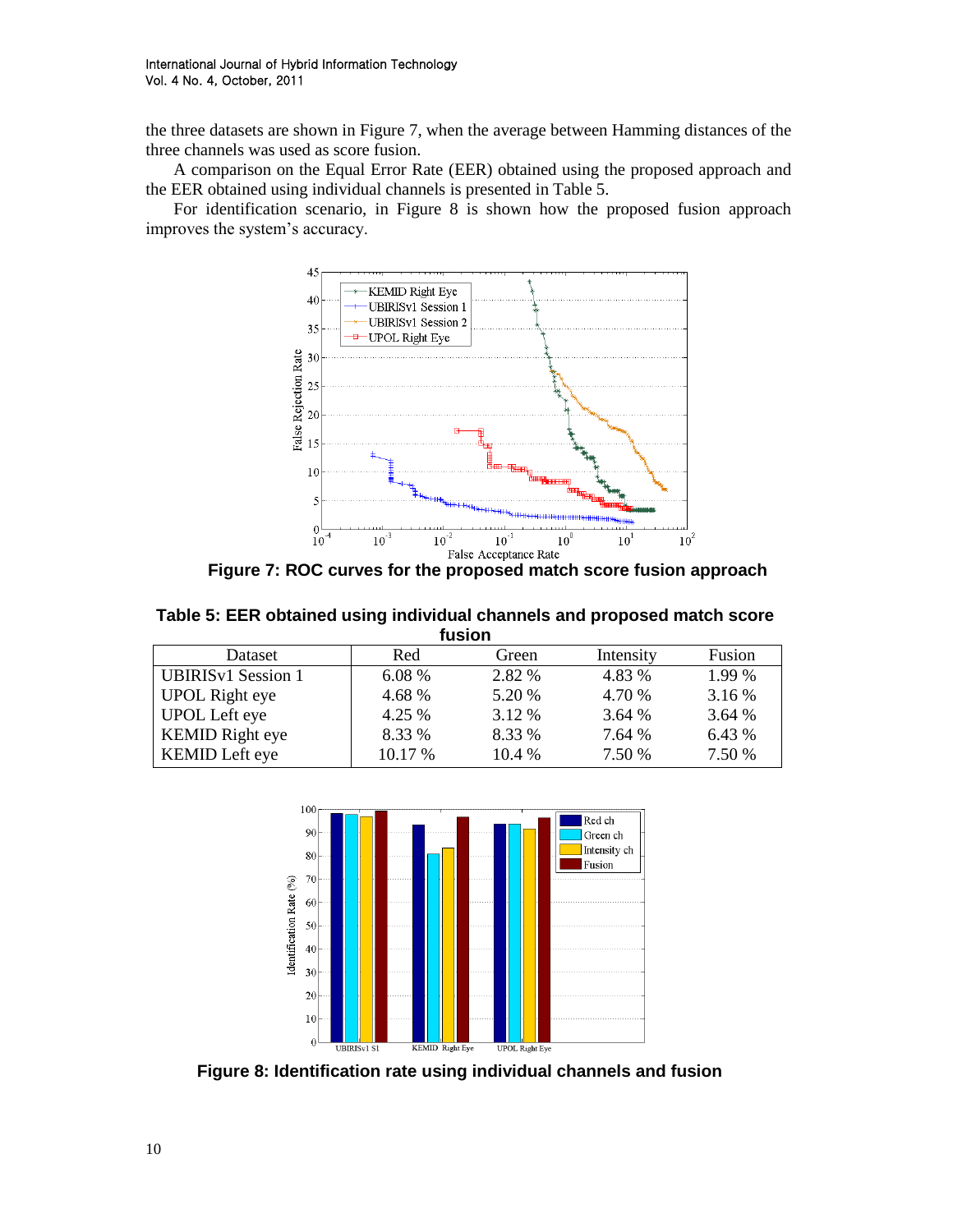To compare our results with other reported results in the literature, we considered the identification scenario for UBIRISv1 dataset. We chosen the identification scenario for comparison because we could not find any other reported results for identification apart from the results reported in [1]. The comparison of the obtained accuracies is made in Table 6.

| Method                  | Session 1 | Session 2 |
|-------------------------|-----------|-----------|
| Hosseini et al $[1]$    | 95.08%    | 91.37%    |
| Proposed channel fusion | 99.25%    | 91.96%    |

**Table 6: Comparison of identification accuracies for UBIRISv1 dataset**

## **5. Conclusions**

In iris recognition systems designed to work in a less constrained environment, the ability of the system to work with colour iris images has a significant importance because in a common realistic scenario near infrared illumination is not available. In the present paper we show how to determine which channels from RGB and HSI colour spaces reveal useful information from the iris texture by the means of an information theoretical analysis. Also, we propose an iris recognition system which uses score level fusion to combine information from the channels that were selected during the analysis. The experimental results show that the proposed approach is significantly improving the system's accuracy.

## **Acknowledgment**

This work is part of the NOmad Biometric Authentication (NOBA) project funded by ERDF under the Interreg IVA program (Ref. No. 4051) in collaboration with ESIGELEC/IRSEEM.

## **References**

- [1] M. S. Hosseini*, et al.*, "Pigment Melanin: Pattern for Iris Recognition," Instrumentation and Measurement, IEEE Transactions on, vol. 59, pp. 792-804, 2010.
- [2] J. Daugman, "How iris recognition works," IEEE Transactions on Circuits and Systems for Video Technology, vol. 14, pp. 21-30, Jan 2004.
- [3] H. Proenca, et al., "The UBIRIS.v2: A Database of Visible Wavelength Iris Images Captured On-the-Move and At-a-Distance," Pattern Analysis and Machine Intelligence, IEEE Transactions on, vol. 32, pp. 1529- 1535, 2010.
- [4] T. Tan, et al., "Efficient and robust segmentation of noisy iris images for non-cooperative iris recognition," Image and Vision Computing, vol. 28, pp. 223-230, 2010.
- [5] H. Demirel and G. Anbarjafari, "Iris recognition system using combined histogram statistics," in Computer and Information Sciences, 2008. ISCIS '08. 23rd International Symposium on, 2008, pp. 1-4.
- [6] M. Dobeš and L. Machala. UPOL Iris Image Database [Online]. Available: http://phoenix.inf.upol.cz/iris/
- [7] H. Proenca and L. A. Alexandre, "Toward noncooperative iris recognition: A classification approach using multiple signatures," IEEE Transactions on Pattern Analysis and Machine Intelligence, vol. 29, pp. 607-612, Apr 2007.
- [8] K. Roy, et al., "Towards nonideal iris recognition based on level set method, genetic algorithms and adaptive asymmetrical SVMs," Engineering Applications of Artificial Intelligence, vol. 24, pp. 458-475, 2011.
- [9] H. Proenca and L. A. Alexandre. (2004, UBIRIS iris image database. Available: http://iris.di.ubi.pl
- [10] C. A. o. S. Inst. of Automation. (2004, CASIA Iris Image Database. Available: http://www.sinobiometrics.com
- [11] C. Boyce, et al., "Multispectral Iris Analysis: A Preliminary Study51," in Computer Vision and Pattern Recognition Workshop, 2006. CVPRW '06. Conference on, 2006, pp. 51-51.